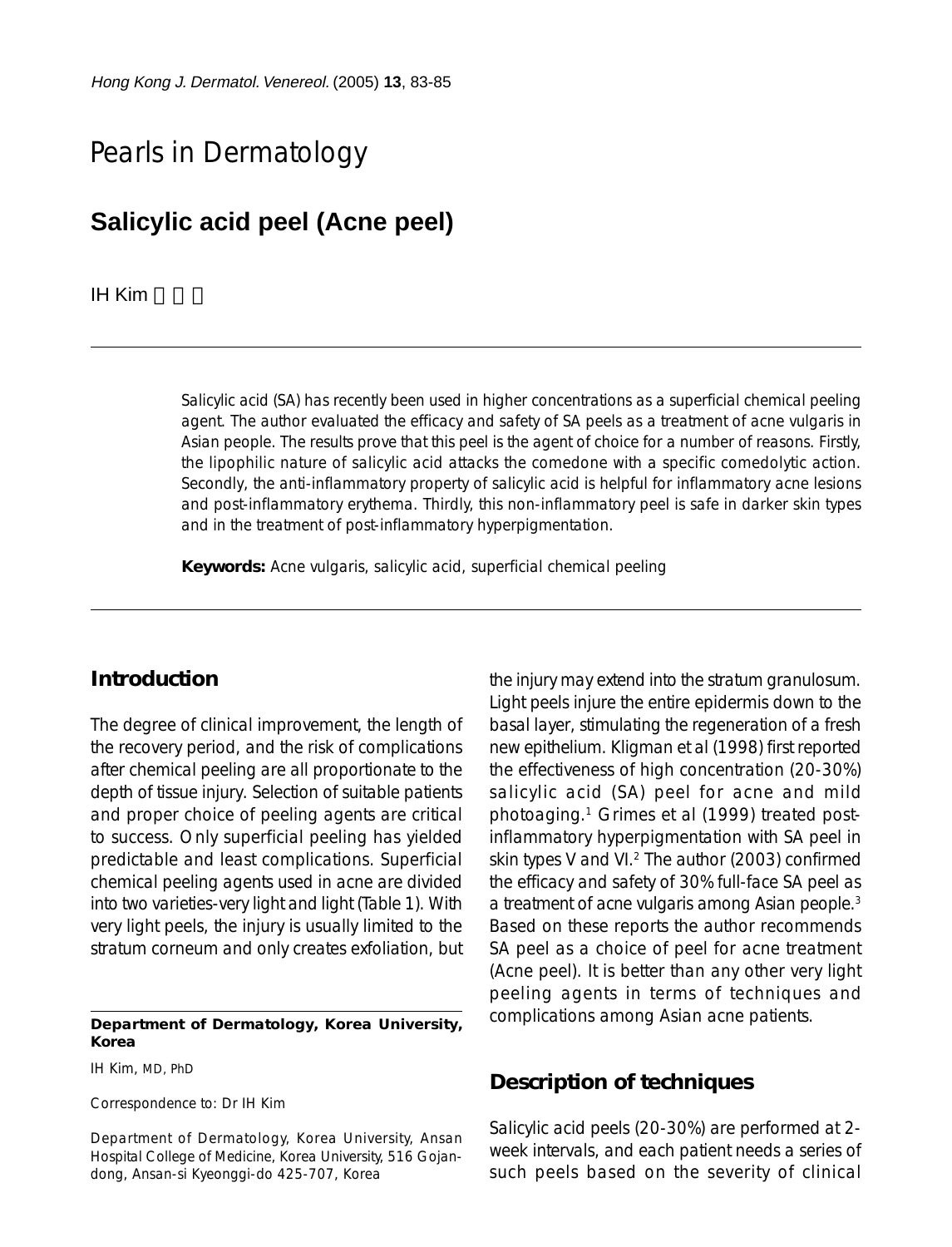| Superficial - very light: stratum corneum and granulosum                                                                               |                                             |                                                                                                                                                 |                        |        |  |
|----------------------------------------------------------------------------------------------------------------------------------------|---------------------------------------------|-------------------------------------------------------------------------------------------------------------------------------------------------|------------------------|--------|--|
| *Resorcinol & Sulfur lotion                                                                                                            |                                             |                                                                                                                                                 |                        |        |  |
| • 20-25% of glycolic acid or other $\alpha$ HA<br>• 10-20% TCA (w/v formulation)<br>• Obagi blue peel<br>$\bullet$ Jessner's solution* |                                             | Strength: # of Negative charger<br>CI-group (TCA) $>>$ OH-group ( $\beta$ HA, $\alpha$ HA)<br>Penetration: MwT (GA $<< \alpha$ HA $< \beta$ HA) |                        |        |  |
|                                                                                                                                        |                                             |                                                                                                                                                 |                        |        |  |
|                                                                                                                                        |                                             |                                                                                                                                                 |                        |        |  |
|                                                                                                                                        |                                             |                                                                                                                                                 |                        |        |  |
| $\bullet$ Tretinoin                                                                                                                    |                                             |                                                                                                                                                 |                        |        |  |
| • Salicylic acid ( $\beta$ HA)                                                                                                         |                                             |                                                                                                                                                 |                        |        |  |
| Superficial - light: entire epidermis (to basal layer)                                                                                 |                                             |                                                                                                                                                 |                        |        |  |
| • 70% glycolic acid                                                                                                                    | <b>JESSNER'S SOLUTION (COMBES' FORMULA)</b> |                                                                                                                                                 |                        |        |  |
| $\bullet$ Jessner's solution*                                                                                                          | Resorcinol                                  | 14 g                                                                                                                                            | 85% lactic acid        | 14 g   |  |
| $\bullet$ 25-30% TCA                                                                                                                   | Salicylic acid                              | 14 g                                                                                                                                            | 95% ethanol (q.s.a.d.) | 100 ml |  |

**Table 1.** Classification of chemical peeling agents in acne

symptoms. Multiple peels on a repeated basis are usually necessary to obtain optimal results. A surgical cap is used to pull back the hair and cover the ears. Before treatment, the full facial skin is cleansed with tap water. The face is initially scrubbed with  $4' \times 4'$  gauze pads containing 70% isopropyl alcohol, then dried. Because of the defatting and degreasing properties with minimal damage to skin barrier function of 70% isopropyl alcohol, we prefer sponge pad moistened in a solution and then use it to cleanse the skin even further especially on acne lesions. Finally, the cleansed skin is palpated immediately prior to peeling in order to check for the presence of residual oils, debris, and excess stratum corneum. If any is felt, the process is repeated. A thorough cleansing and degreasing of the acne lesions assures better penetration of the peeling solution for comedolytic activity and leads to the better results.

Twenty to thirty-percent salicylic acid is applied with a wedge sponge for 2 to 4 minutes to the entire face. During the application of SA peeling agents, there may be mild stinging followed by a level I frosting, defined as the appearance of erythema and streaky whitening on the surface. Salicylic acid has the ability of self-neutralisation. The exposure time depends on the intensity of the clinical response. Then patients wash their face with tap water. After peeling, the use of a moisturising cream and a cleanser that are specific for intolerant skin is recommended. All patients are strongly encouraged to use a sunscreen.

### **Comments**

Salicylic acid, a beta-hydroxy acid that has a phenolic ring in chemical structure, is very safe and easily used alone in superficial chemical peeling. It is a preferred therapy for comedonal acne as it is lipophilic and concentrates in the pilosebaceous apparatus. It is quite effective as an adjunctive therapy for open and closed comedones and resolving post-acne erythema. The author also recently confirms the whitening effect of SA peels (manuscript in preparation).

Asian acne patients have different clinical features compared with those of Caucasians, such as lesser incidence of nodulocystic type acne and higher chance of pigmentation. Therefore 20% to 30% SA peels are the agent of choice in the management of acne and its post-inflammatory erythema or post-inflammatory pigmentation (socalled acne-related hyperpigmentation) in Asian skin types (Figure 1). Like other superficial chemical